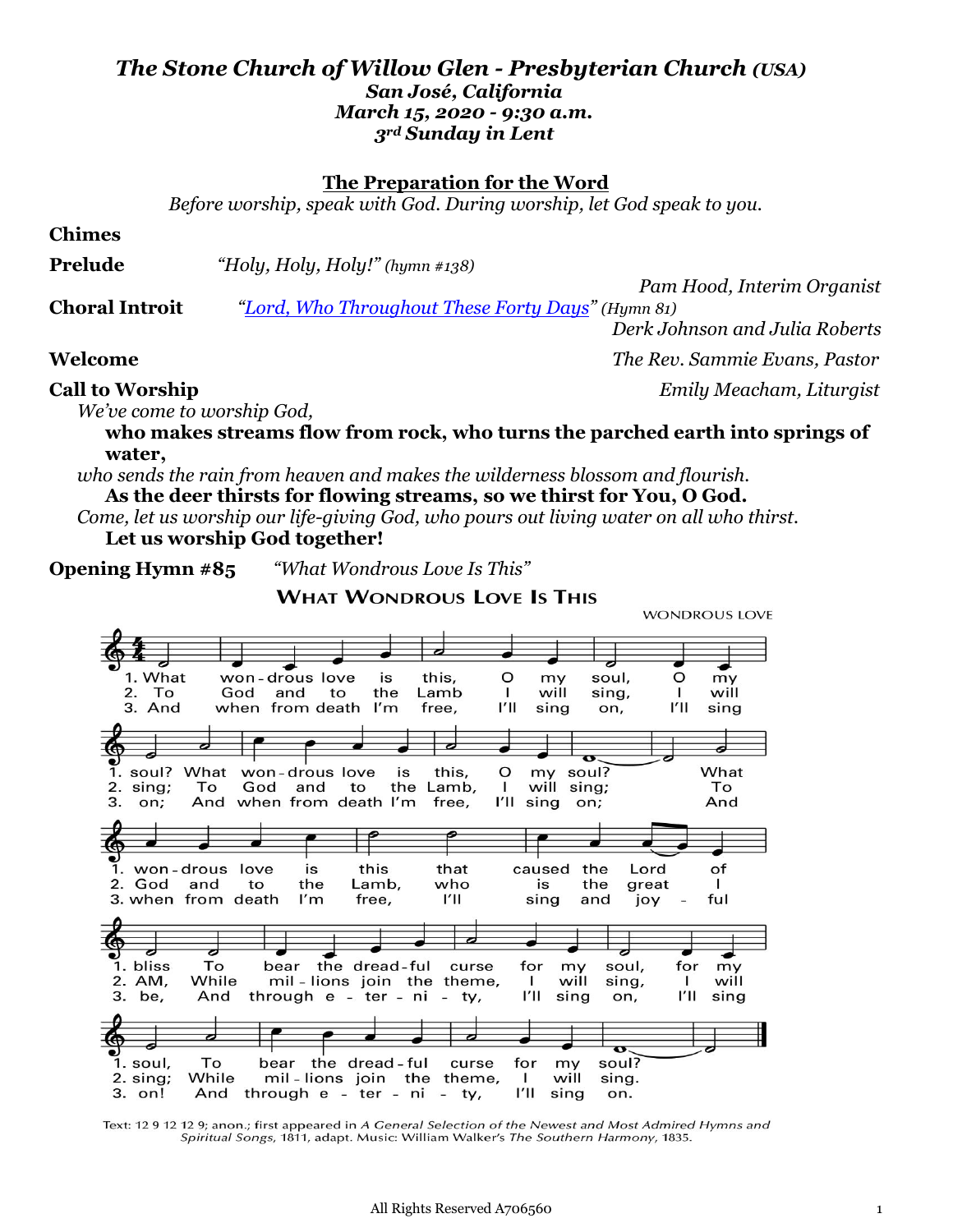### **Call to Confession**

*When we least expect it, even when we are not ready, God comes to us, calling us to trust, calling us to follow, calling us to grace-full lives which are offered to us. Let us confess how often we choose not to follow, as we pray together saying,*

### **Prayer of Confession**

**Holy God, hear our prayer. Sometimes our lives are a mess because of choices we have made, or because of choices others have made. Sometimes our lives are great, and we are kind and generous. Sometimes our lives are great, and we forget to be grateful.**

**Loving One, we trust that in the jumble of all of this, you are present. We trust that you are with us, walking with us when we stray, nudging us back to the path, slowing us down when we get ahead of you, and waiting for us when we lag behind.**

**So we thank you and ask for your forgiveness, and we pray that you will abide with us throughout the journey. Amen.**

### **Silence**

**Assurance of Pardon** *The Rev. Irene Pak Lee, Associate Pastor Friends, receive the good news. In Jesus Christ, living water breaks through the roof of our hearts in such abundance that we don't have enough buckets to hold it all.*

**We are forgiven, we are made whole, and we are sent forth to serve. Thanks be to God!**

### **Passing of the Peace Liturgy** *(please rise)*

*May we receive and offer the peace that Christ offers.*

**The peace of Christ be with you.**

*And also with you.*

**The peace of Christ be with our neighbors, our friends, and our families.** *And also with you.*

**The peace of Christ be with the stranger, our enemies, those who are feared.** *And also with you.*

### **The peace of Christ be with the world and all of God's beloved.**

*And also with you.*

*Sisters, brothers, and siblings in Christ, let us be at peace with ourselves and with all that we meet. Amen.*

### **We Listen To God's Word**

### **The Old Testament Lesson** *Exodus 17:1-7 (O.T., p. 64)* **Water from the Rock**

From the wilderness of Sin the whole congregation of the Israelites journeyed by stages, as the Lord commanded. They camped at Rephidim, but there was no water for the people to drink. The people quarrelled with Moses, and said, 'Give us water to drink.' Moses said to them, 'Why do you quarrel with me? Why do you test the Lord?' But the people thirsted there for water; and the people complained against Moses and said, 'Why did you bring us out of Egypt, to kill us and our children and livestock with thirst?' So Moses cried out to the Lord, 'What shall I do with this people? They are almost ready to stone me.' The Lord said to Moses, 'Go on ahead of the people, and take some of the elders of Israel with you; take in your hand the staff with which you struck the Nile, and go. I will be standing there in front of you on the rock at Horeb. Strike the rock, and water will come out of it, so that the people may drink.' Moses did so, in the sight of the elders of Israel. He called the place Massah and Meribah, because the Israelites quarrelled and tested the Lord, saying, 'Is the Lord among us or not?'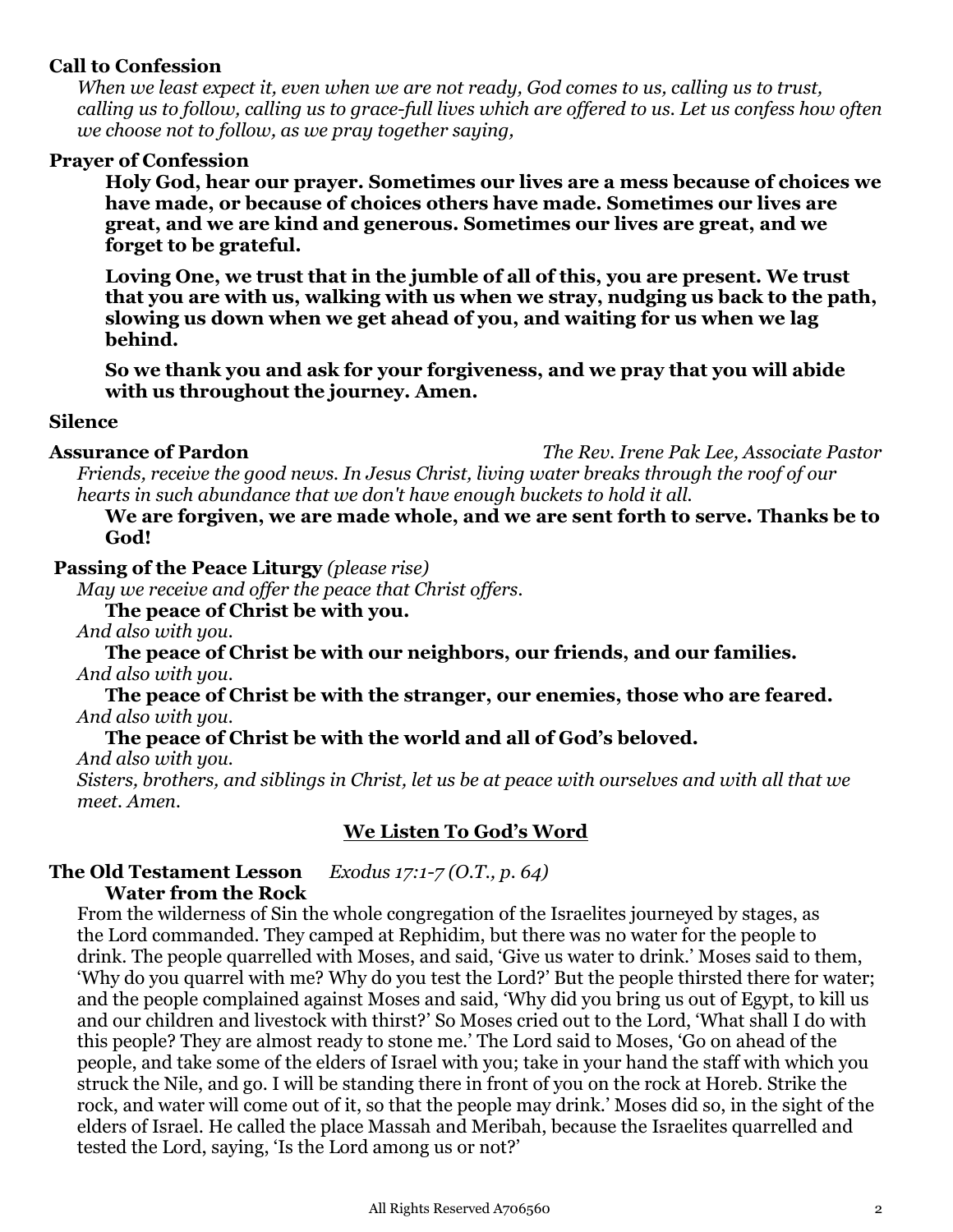**Children's Sermon** *Mary Jo Blazek, Church School Administrator*

### **Gospel Lesson** *John 4:5-42 (N.T., p. 94)*

So he came to a Samaritan city called Sychar, near the plot of ground that Jacob had given to his son Joseph. Jacob's well was there, and Jesus, tired out by his journey, was sitting by the well. It was about noon.

A Samaritan woman came to draw water, and Jesus said to her, 'Give me a drink'. (His disciples had gone to the city to buy food.) The Samaritan woman said to him, 'How is it that you, a Jew, ask a drink of me, a woman of Samaria?' (Jews do not share things in common with Samaritans.) Jesus answered her, 'If you knew the gift of God, and who it is that is saying to you, "Give me a drink", you would have asked him, and he would have given you living water.' The woman said to him, 'Sir, you have no bucket, and the well is deep. Where do you get that living water? Are you greater than our ancestor Jacob, who gave us the well, and with his sons and his flocks drank from it?' Jesus said to her, 'Everyone who drinks of this water will be thirsty again, but those who drink of the water that I will give them will never be thirsty. The water that I will give will become in them a spring of water gushing up to eternal life.' The woman said to him, 'Sir, give me this water, so that I may never be thirsty or have to keep coming here to draw water.'

Jesus said to her, 'Go, call your husband, and come back.' The woman answered him, 'I have no husband.' Jesus said to her, 'You are right in saying, "I have no husband"; for you have had five husbands, and the one you have now is not your husband. What you have said is true!' The woman said to him, 'Sir, I see that you are a prophet. Our ancestors worshipped on this mountain, but you say that the place where people must worship is in Jerusalem.' Jesus said to her, 'Woman, believe me, the hour is coming when you will worship the Father neither on this mountain nor in Jerusalem. You worship what you do not know; we worship what we know, for salvation is from the Jews. But the hour is coming, and is now here, when the true worshippers will worship the Father in spirit and truth, for the Father seeks such as these to worship him. God is spirit, and those who worship him must worship in spirit and truth.' The woman said to him, 'I know that Messiah is coming' (who is called Christ). 'When he comes, he will proclaim all things to us.' Jesus said to her, 'I am he, the one who is speaking to you.'

Just then his disciples came. They were astonished that he was speaking with a woman, but no one said, 'What do you want?' or, 'Why are you speaking with her?' Then the woman left her water-jar and went back to the city. She said to the people, 'Come and see a man who told me everything I have ever done! He cannot be the Messiah, can he?' They left the city and were on their way to him.

Meanwhile the disciples were urging him, 'Rabbi, eat something.' But he said to them, 'I have food to eat that you do not know about.' So the disciples said to one another, 'Surely no one has brought him something to eat?' Jesus said to them, 'My food is to do the will of him who sent me and to complete his work. Do you not say, "Four months more, then comes the harvest"? But I tell you, look around you, and see how the fields are ripe for harvesting. The reaper is already receiving wages and is gathering fruit for eternal life, so that sower and reaper may rejoice together. For here the saying holds true, "One sows and another reaps." I sent you to reap that for which you did not labour. Others have laboured, and you have entered into their labour.'

Many Samaritans from that city believed in him because of the woman's testimony, 'He told me everything I have ever done.' So when the Samaritans came to him, they asked him to stay with them; and he stayed there for two days. And many more believed because of his word. They said to the woman, 'It is no longer because of what you said that we believe, for we have heard for ourselves, and we know that this is truly the Saviour of the world.'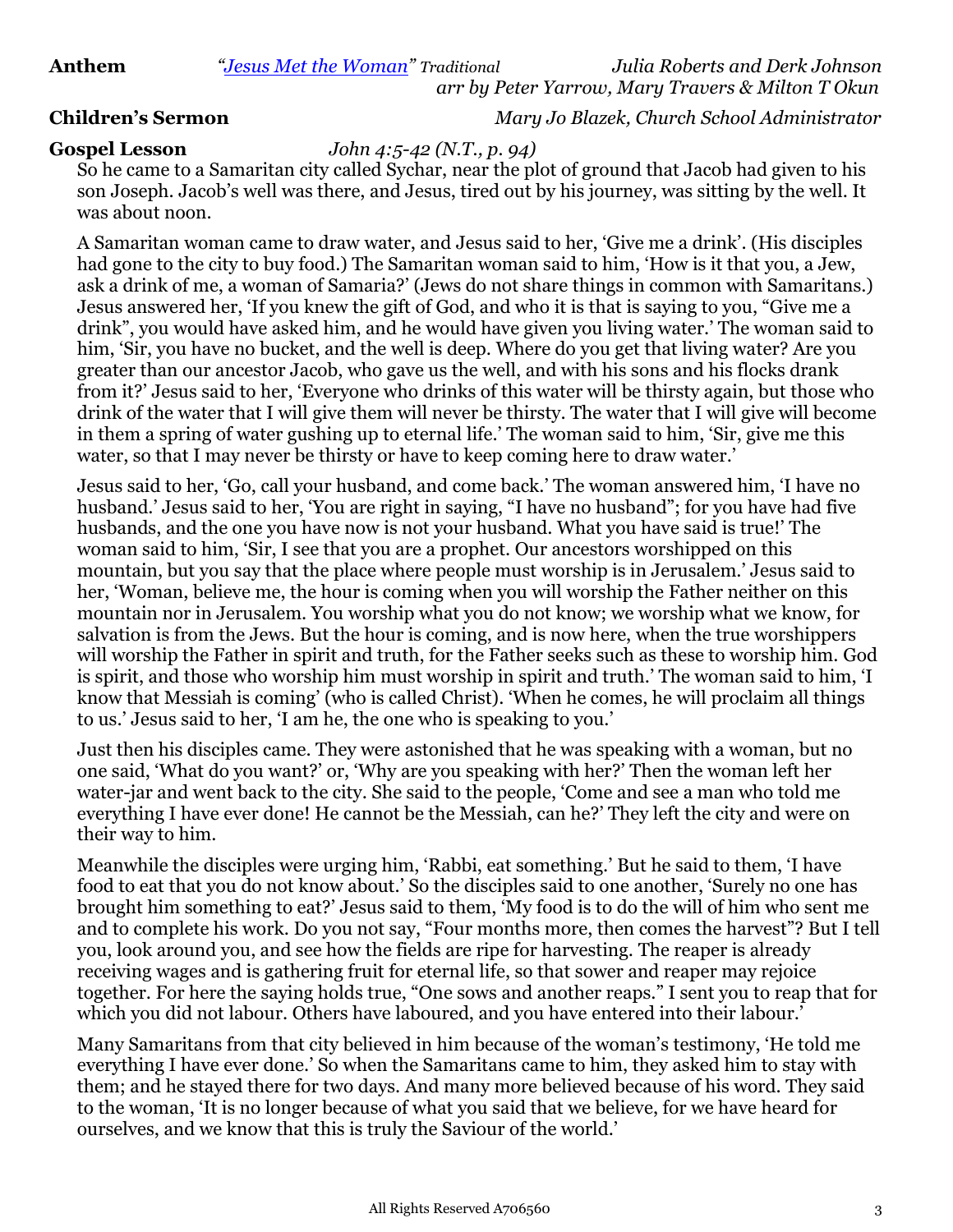## **We Respond to the Good News**

### **Call for the Offering**

| Use Stone's PayPal account via the "donate" button at                                                              | Use your own PayPal account to "send money" to                      |
|--------------------------------------------------------------------------------------------------------------------|---------------------------------------------------------------------|
| https://www.stonechurch.org/; keep in mind that                                                                    | office_manager@stonechurch.org, using "friends and                  |
| PayPal takes $2.9\% + 30¢$ per transaction of the                                                                  | family" and your checking account, for which there                  |
| amount as a service fee, so you may want to adjust                                                                 | are no fees. Enter a memo to specify the reason for                 |
| your gift accordingly.                                                                                             | the donation.                                                       |
| Sign-up for an automatic withdrawal from your<br>checking. Contact office manager@stonchurch.org<br>for more info. | Use your bank's online bill pay to send a check to<br>Stone Church. |
| Snail mail your check:                                                                                             | Drop off your check at the office, or in the mail box               |
| 1937 Lincoln Ave, SJ Ca 95125                                                                                      | outside the office door.                                            |

**Offertory** *"Jesu, meine Freude" Johann Gottfried Walther (1684-1748)*

**\*Dedication of the People and Their Gifts Hymn #592**  *Praise God, from whom all blessings flow; Praise God, all creatures here below; Praise God above, ye heavenly host; Creator, Savior, Holy Ghost.*

### **Prayer of Dedication**

### **Prayers of the People and the Lord's Prayer**

**Our Father, who art in heaven, hallowed be thy name. Thy Kingdom come. Thy will be done, on earth as it is in heaven. Give us this day our daily bread, and forgive us our debts as we forgive our debtors. And lead us not into temptation, but deliver us from evil. For thine is the kingdom, and the power, and the glory forever. Amen.**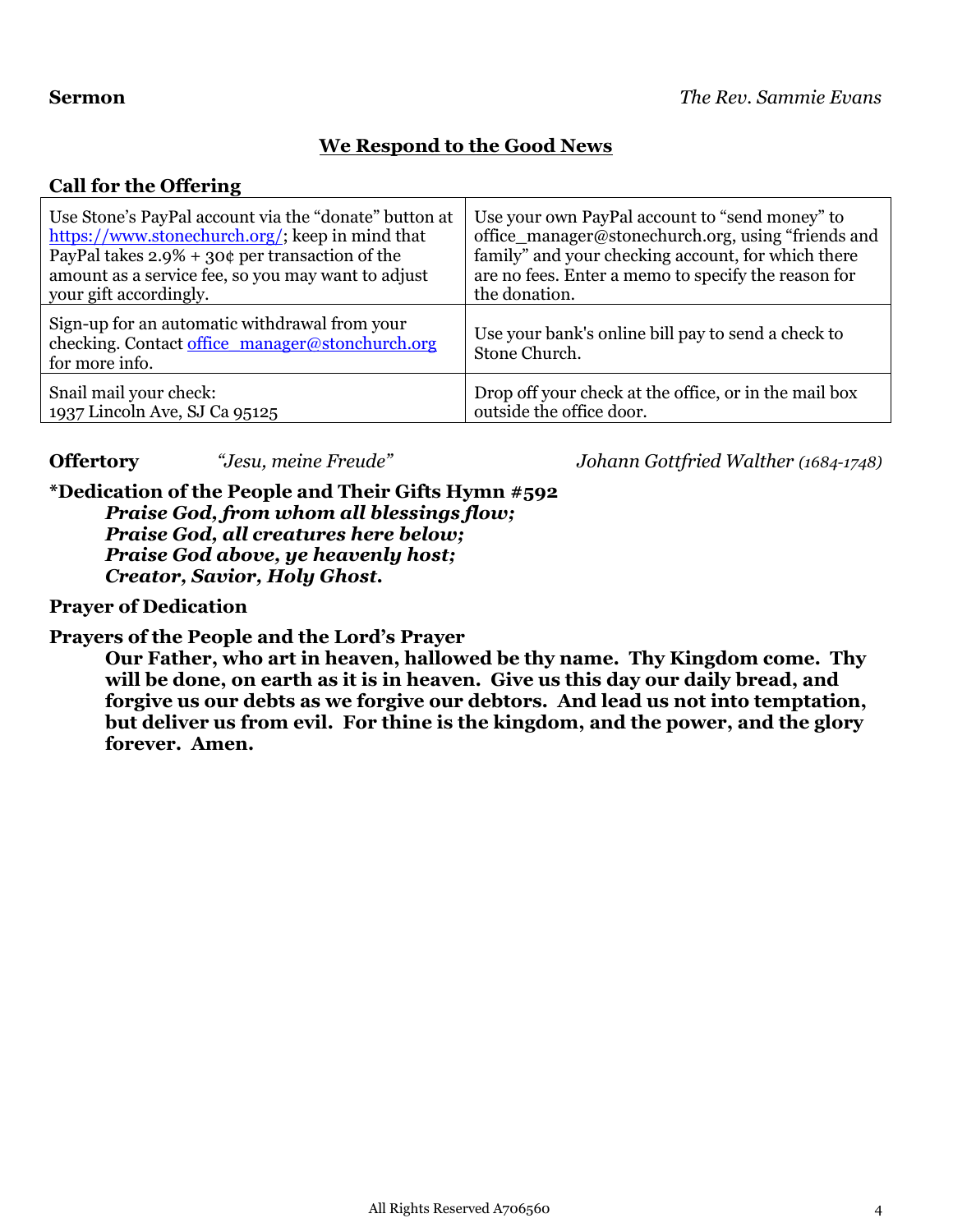### **We Go Out in God's Name**

**Closing Hymn #438** *"Blest Be the Tie That Binds"*

# **Blest Be the Tie That Binds**





### **\*Charge and Benediction**

**Postlude** *"O God, Our Help in Ages Past" (Hymn #210)*

### **ASL Interpreter ~ Hannah Pahl**